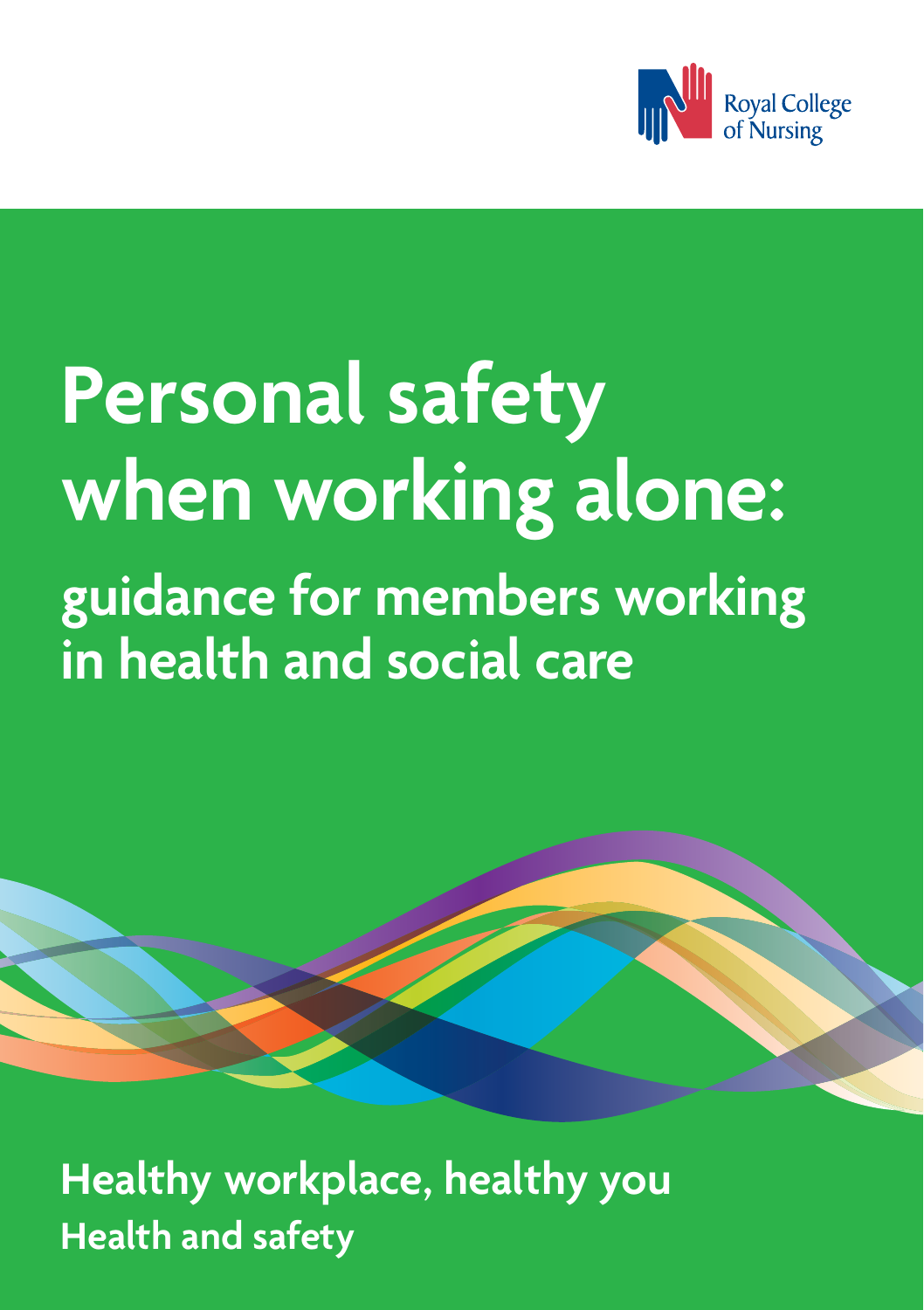## **Foreword by Suzy Lamplugh Trust**



Suzy Lamplugh Trust works to reduce the risk of violence and aggression in society through campaigning, education and support. Our work has highlighted the issues faced by lone workers, which include verbal abuse, violence and aggression from patients and relatives, people with weapons, drug paraphernalia and trophy dogs.

We frequently find workers accepting abuse as 'part of the job' or feeling that 'it will never happen to me'. But statistics indicate that real risks to personal safety do exist and are realised at a worrying level, no less among nursing staff. While training budgets may have been cut, and staff capacity reduced, employers still have a moral and legal responsibility towards their staff.

Employers have a legal duty to provide a safe workplace. This means putting in place policies, procedures, training and risk assessment as well as ways of reporting and investigating incidents. For lone workers this should include training in de-escalation techniques and buddy/tracing systems, plus the capability to provide an appropriate response when the alarm is raised.

Employees must also take responsibility for themselves and colleagues in terms of reporting incidents and cooperating with their employer. This includes attending training, reporting incidents, understanding policies and using whatever safety systems are available.

Improving the safety of staff is not necessarily a costly venture. Simple policies and procedures can be actioned which don't require huge amounts of staff time and resources or the use of expensive technology. The best investment an employer can make in the personal safety of staff is taking the time to talk to employees about the risks they face and what a lone worker policy should include to ensure it works.

If an organisation is considering not introducing or updating its safety strategy for their lone workers for financial reasons, it should consider the possible consequences of this – whether in financial/legal terms or in terms of adverse effects on staff such as low morale, high staff turnover or high sickness levels. It's not so much a case of can employers afford to do it, more a case of can they afford not to.

Suzy Lamplugh Trust, September 2016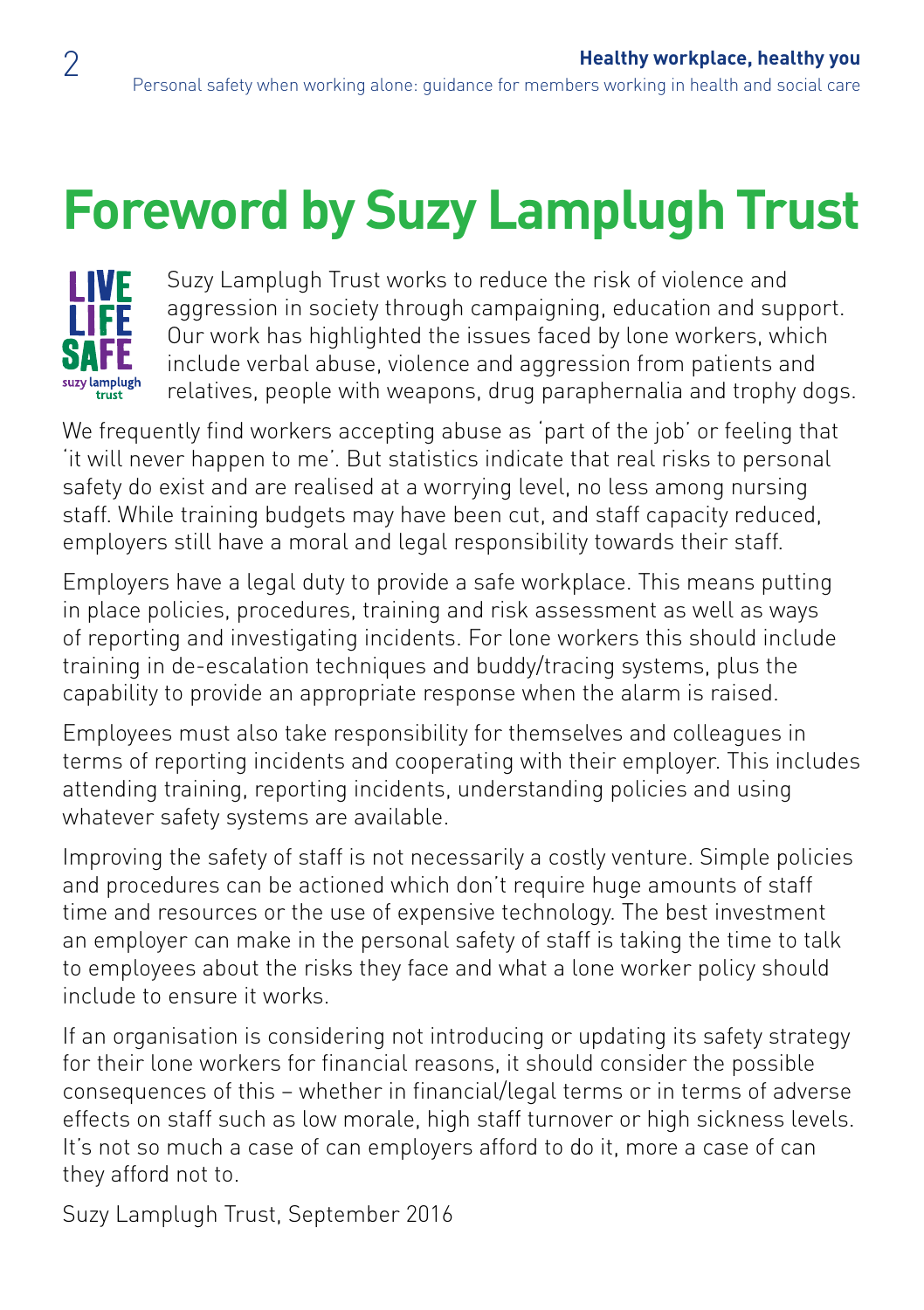## **Introduction**

Many nursing staff will spend time working alone for some or all of their day. A move towards mobile working, with greater use of technology such as laptops and tablets, and more community based care means that the numbers working alone have the potential to increase. Cost-saving measures including reductions in staffing levels have also led to increased lone working.

Nursing staff who work alone for long or even short periods of time are more vulnerable to physical and verbal abuse. RCN members have described finding themselves in frightening situations where they have little information on the patient they are visiting or are driving through unfamiliar areas at night trying to find an address or somewhere safe to park or even trying to reach patients in areas where civil disorder is taking place. Members also find themselves in situations where they are alone in an isolated health care building, seeing patients who are becoming aggressive.

Lone working is a reality for many nursing staff but with appropriate measures taken by employers, alongside practical steps taken by nursing staff, the risks can be reduced.

This short guide has been developed for members who work alone but also contains a checklist for RCN safety representatives who work on negotiating improvements to workplace safety for member[s \(Appendix 2\) a](#page-15-0)nd nurse managers who manage lone working sta[ff \(Appendix 3\).](#page-16-0) For those wanting more in-depth information on lone working, there is a list of sources of further information in the back of the guide.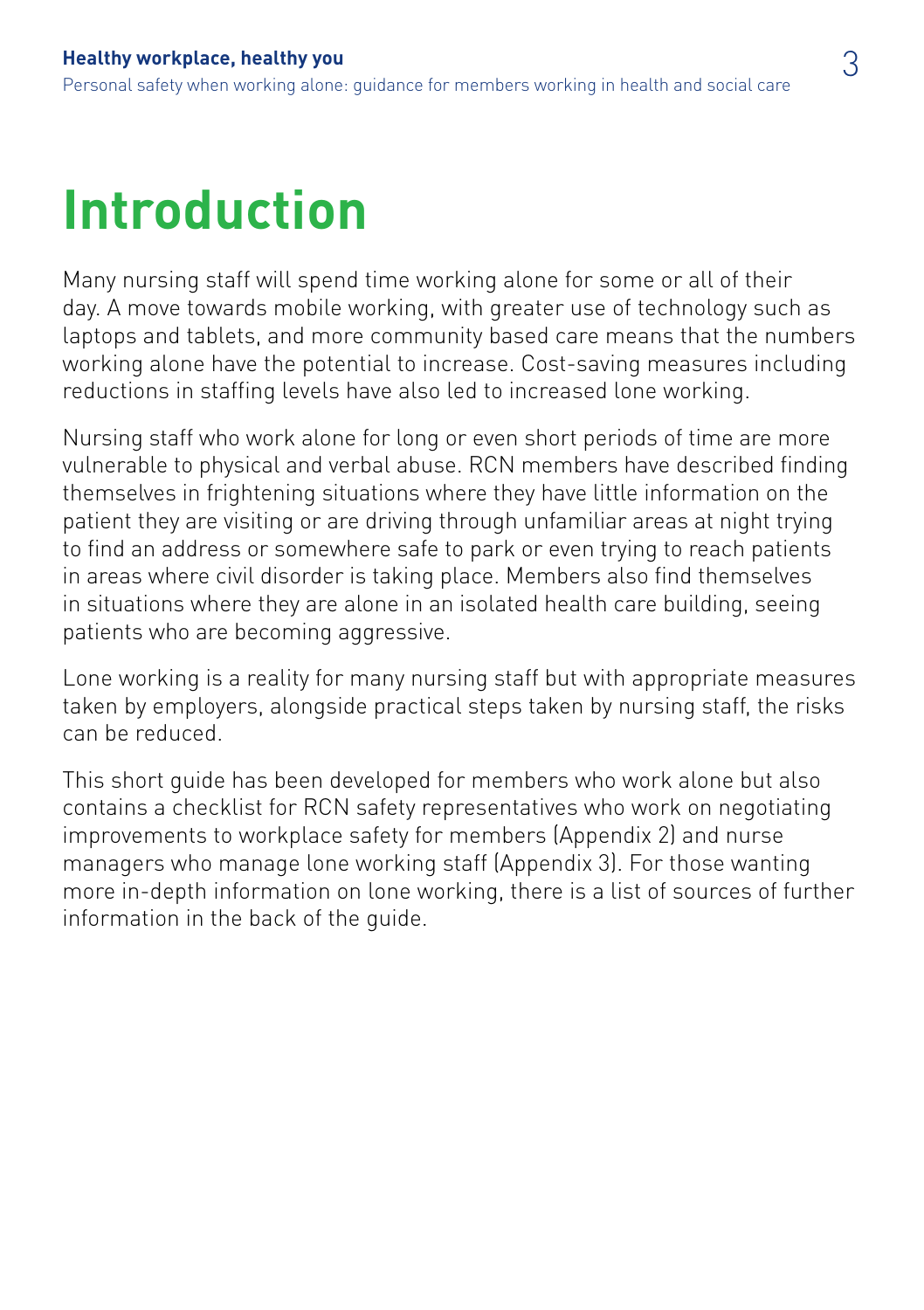## **Are you a lone worker?**

Traditionally lone workers have been viewed as community-based staff carrying out home visits but, as the definition below outlines, lone working can be much broader than this. For example, there may be times where nursing staff working in large buildings or small health centres may also be classed as lone workers.

### **Definitions of lone working**

'Any situation in which someone works without a colleague nearby or when someone is working out of sight or earshot of another colleague.' **NHS Protect (2014)**

'Those who work by themselves without close or direct supervision.'

#### **Health and Safety Executive (2013)**

### **Situations where nursing staff may be working alone**

- Anv role which involves home/domiciliary visits such as district nursing, community mental health nursing, health visiting and community midwifery.
- Caring for a patient or client on a shift at their home.
- Outreach work.
- Escorting a patient alone from one side of a hospital to another.
- Collecting equipment from an isolated part of a hospital at night when few staff are around.
- During a one-to-one consultation in a clinical room.
- Being the first person to arrive/unlock or last person to leave/lock up a building.
- Therapeutic observation (specialing) a patient.

This list is not exhaustive but aims to illustrate the wide range of lone working situations nursing staff may find themselves in.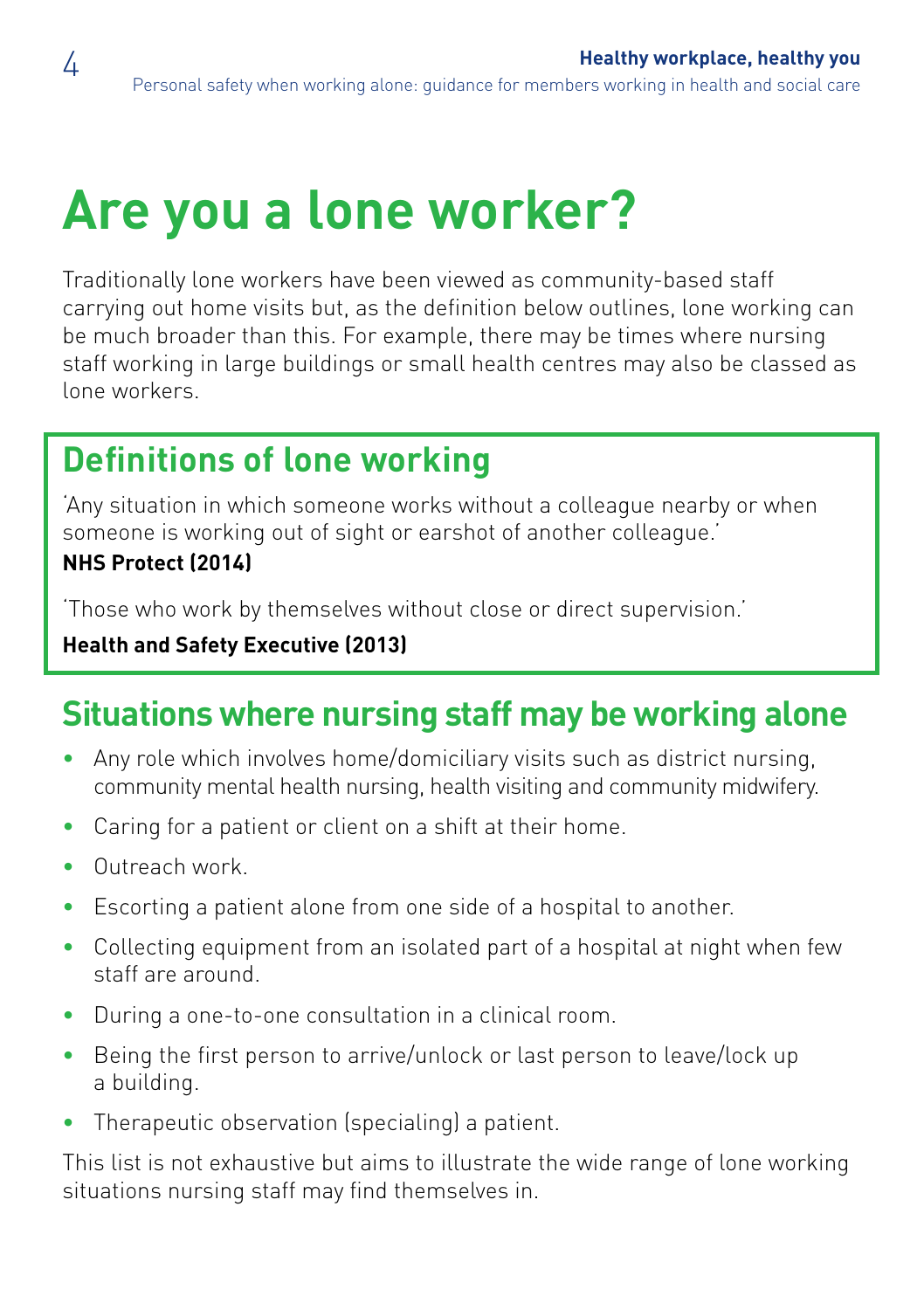### **What are the risks?**

Compared to other sectors, health and social care staff are at increased risk of violence wherever they work. However, recent analysis of incident data carried out by NHS Protect (2015) found that the risk is even greater for lone working health care staff with the proportion of lone workers sustaining injury from a physical assault being around 9% higher than for non-lone workers.

They concluded that the greater risk is due to:

- the lack of nearby support from a colleague which may mean that lone workers are unable to prevent an incident from occurring
- if an incident occurs, lone workers are more limited in their ability to withdraw, defend themselves or restrain the assailant than they would be if they had colleagues present.

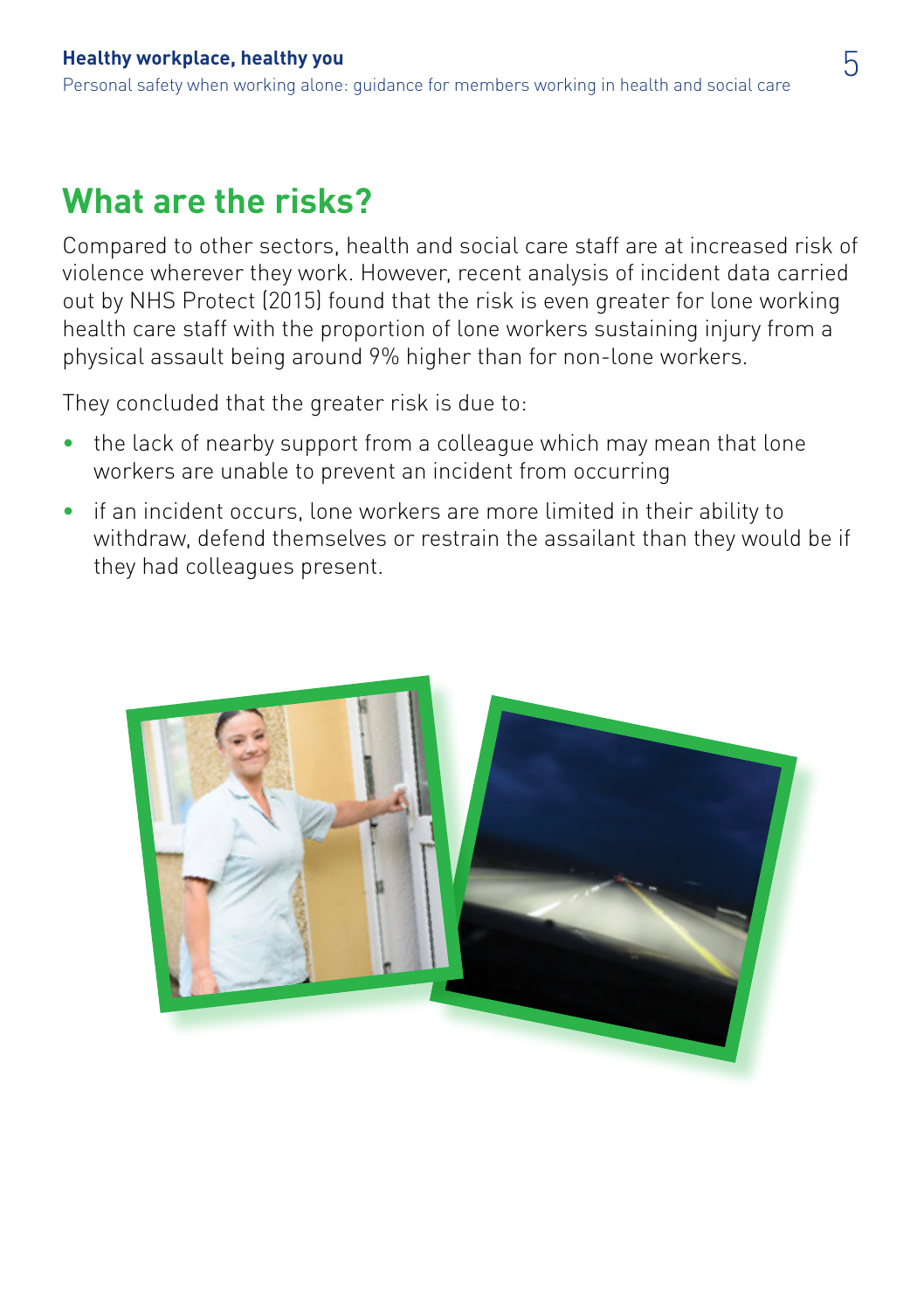### **What should I expect from my employer?**

Under health and safety laws, employers have a range of legal duties including keeping employees safe at work; providing a safe working environment; assessing any risks to employee health and safety and taking reasonably steps to eliminate or reduce those risks.

The RCN's five-point plan to protect lone workers outlines in more detail what we expect from employers including compliance with their legal duties.

#### **1. Policy**

6

Every organisation needs a lone worker policy to inform lone workers about the arrangements in place to protect employees and identify who is accountable and roles and responsibilities for ensuring the policy is implemented.

#### **2. Risk assessments**

Organisations must carry out risk assessments to identify and manage the risks to lone workers and reduce potential harm. Nursing staff must have access to the risk assessments and be provided with information and training to help them assess the risks and know what is in place to ensure their safety.

#### **When identifying risks, employers should look at the following factors:**

Client/s: What is known about the client and/or people who may be with the client or in the client's premises? (For example, a previous history of violence.)

**Employee:** Is the employee more vulnerable due to a lack of training. inexperience, existing health conditions or pregnancy?

Working conditions (including environment, systems of work and working hours): Covering issues such as hours of work (for example, outside normal working hours); type of working environment and issues such as access and exit, proximity and accessibility of alarms, car parking proximity, equipment being carried or aggressive dogs on site.

Interaction: What types of interactions are taking place? Are interactions likely to increase the risk of violence? Are there safeguarding issues or changes to levels of care/support provided?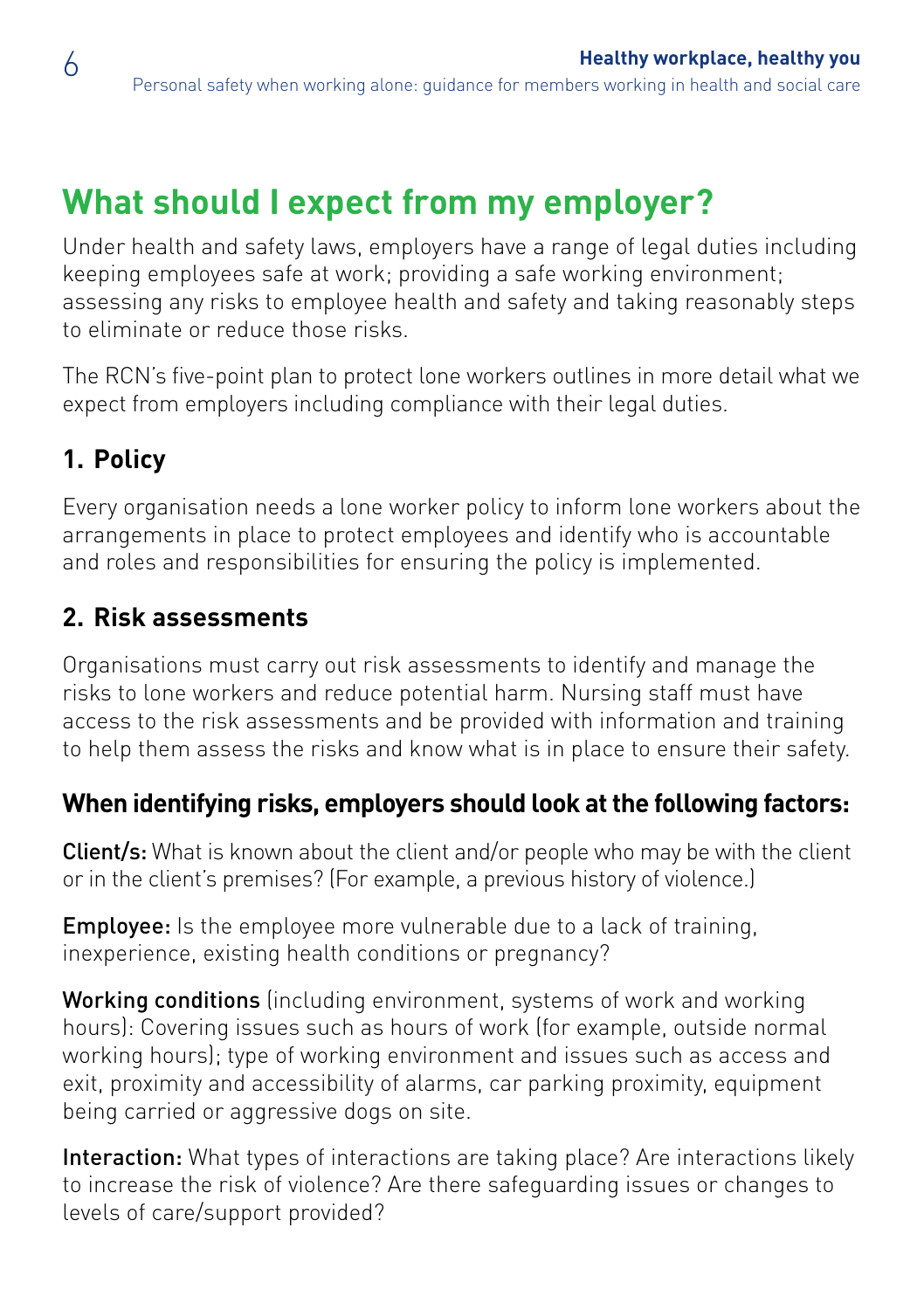Further examples of risk factors are shown in the diagram below.

#### Client

– History of abuse or aggression from previous incidents (can be client, their carer or someone who lives with them or cohabits in same building)

– Unpredictable behaviour

– Substance abuse

#### Staff member

- Inexperienced
- Medical condition
- Returning after a long spell of absence
	- Expectant mother

#### **Working** patterns

Out of hours, late evening, night, weekend work when less people around, closing or opening buildings alone

– Outreach work in street – Client's home – Unfamiliar environment – Working alone in a health care building – Working alone in a non-health care building – Working in a geographical area with high crime levels (including carjacking) – Mode of transport, for example, public transport, cycling or taxis

Working environment

– Carrying equipment such as drugs or computers

#### Interaction

- Breaking bad news
- Withholding treatment
- Discussion about behaviours
	- Safeguarding procedures
		- Sanctions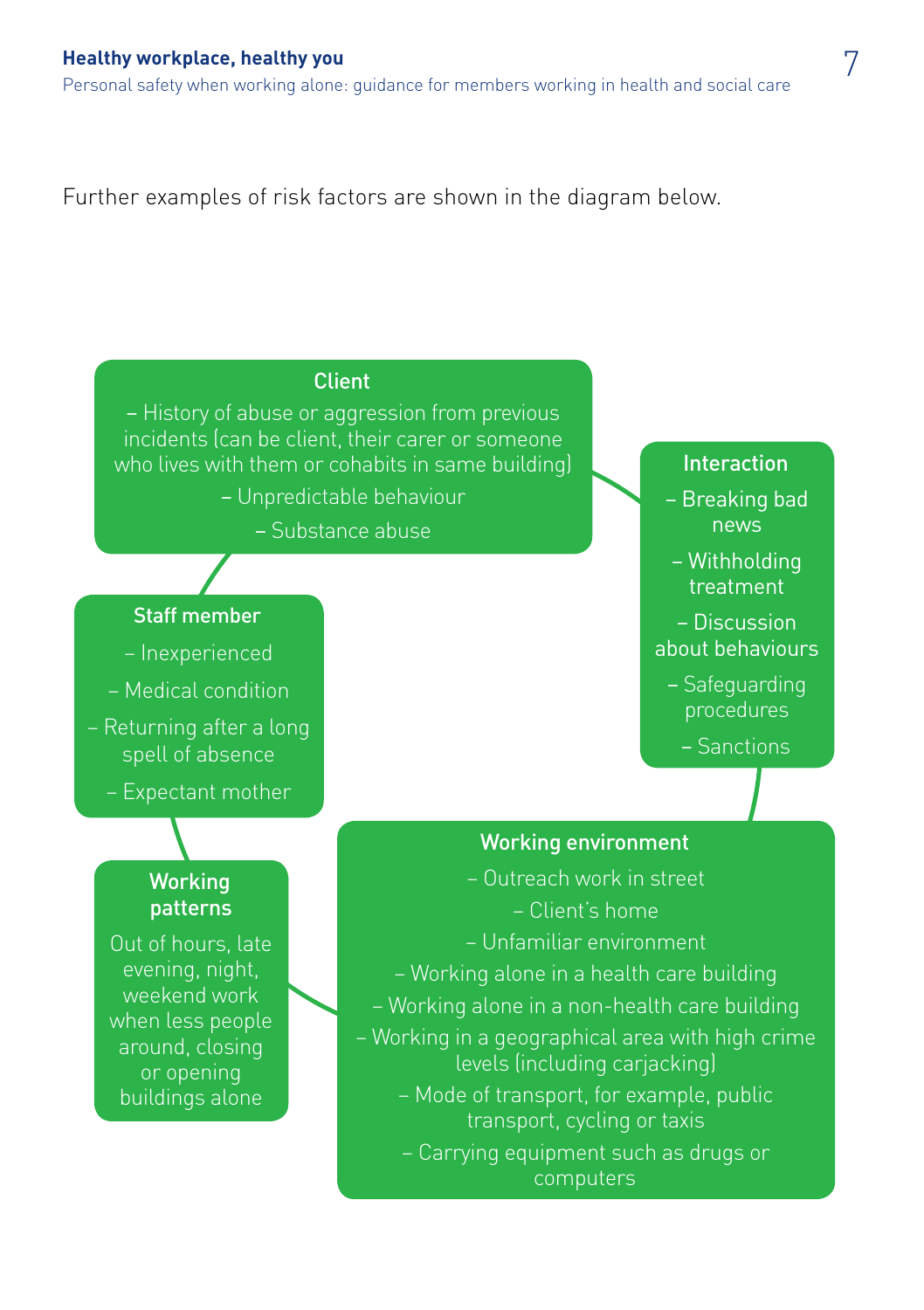#### **3. Prevention**

Employers must implement safe systems of work and 'control measures' that prevent or reduce the risks identified as part of the risk assessment. Examples of measures that can be taken include the following.

- Means of raising the alarm [\(see page 10\).](#page-9-0)
- Mobile phone.
- Visiting, or working in pairs.
- Access to electronic diaries/notice boards with lists/times of visits.
- Buddy systems.
- Regular checks by supervisor and or work colleagues.
- Equipment such as sat-nav and a torch for visits to unfamiliar areas or at night.
- Parking permits (to allow parking close to clients home, especially if parking is difficult out of hours).
- • A contact that staff can inform of their location before they enter and after they leave a client's home or when locking up a building.

In the case of hospital buildings, controls on access, CCTV, security patrols, static alarms and layout of clinical rooms are examples of measures that can be taken to prevent incidents or reduce the risk of them escalating. Static alarms must be regularly tested and staff made aware of how to use them and what to do if the alarm goes off (including what they sound like).

In some cases if the risk is caused or increased by visiting a patient it may be safer if the patient visits a hospital/health care building or look at other strategies. Even visiting in pairs may not be enough to reduce the risk. In some instances security staff or police may be called upon to support the visit.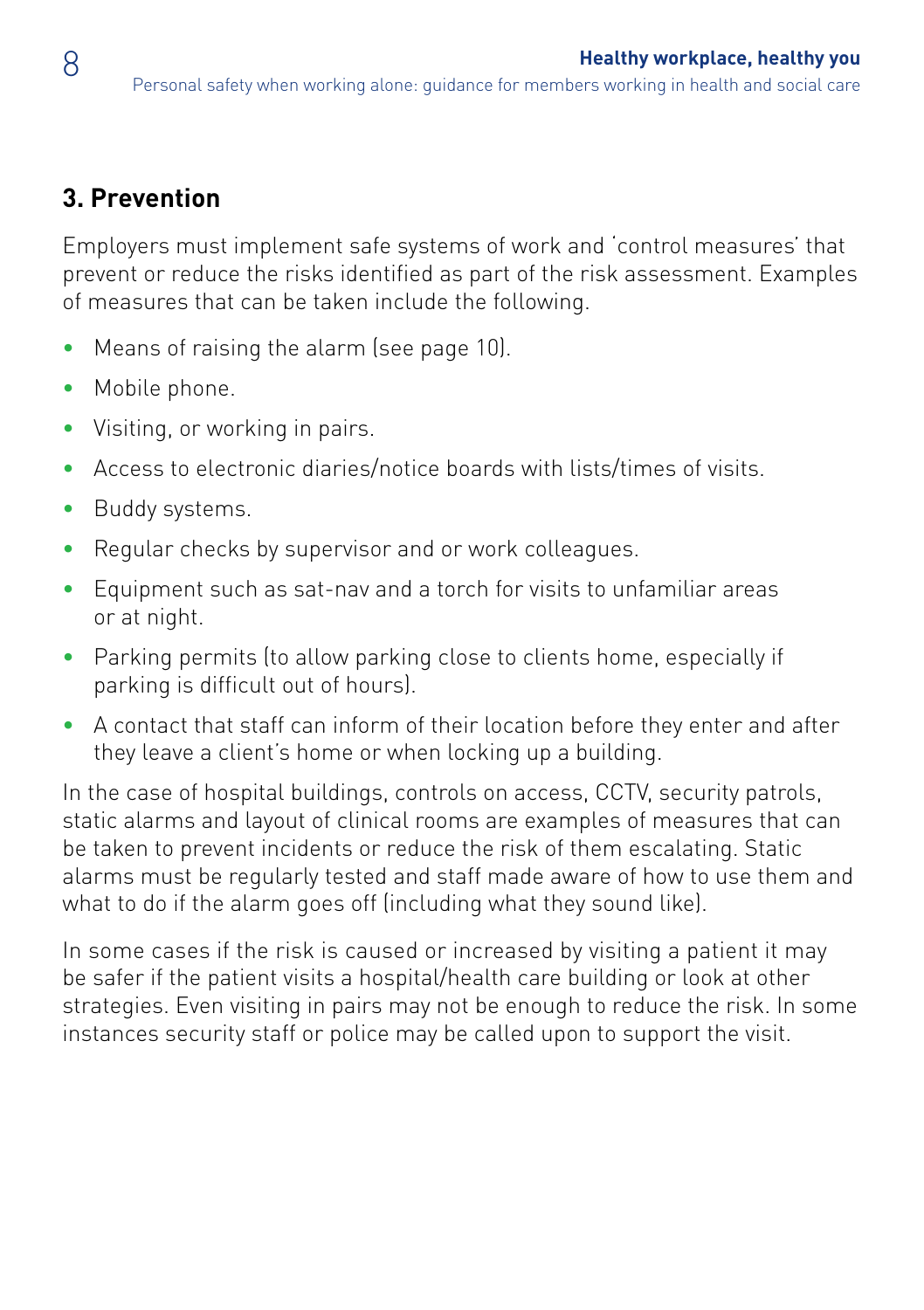Employers must reduce the risk *"so far as is reasonably practicable"*. This means balancing the level of risk against the measures needed to control the real risk in terms of money, time or trouble. The greater the level of risk and the higher the likelihood of harm the more time and money should be spent reducing the risk. As a minimum, the RCN expects lone working community staff to be issued with a work mobile phone.

#### **Refusal to treat**

You may refuse to treat a patient if there is a serious threat of violence but this needs careful consideration. It may be possible for care to be given whilst the patient's violence is managed.

Each situation needs assessment and you should discuss this with your manager and the rest of the care team. Read your employer's policies on managing violent patients. Remember that your employer has a responsibility to ensure the safety of both you and the patient.

Your employer cannot dismiss or discipline you for leaving your workplace because of danger which you believe to be 'serious and imminent' and which you could not be reasonably expected to prevent. This includes taking any appropriate steps to protect you or others from danger.

NHS Protect have developed guidance on *Prevention and Management of Violence Where Withdrawal of Care is Not an Option* along with *Guidance on Unacceptable Behaviour* (including template warning letters and behavioural agreements). These can be found at [www.nhsbsa.nhs.uk/3641.aspx](http://www.nhsbsa.nhs.uk/3641.aspx)

**Example:** an immobile patient requiring twice daily injection of insulin, which they were unable to self-administer, was verbally threatening to nursing staff on a number of occasions and was known to have physically assaulted an occupational therapist. Following a review of the risk assessment, a decision was made that the risk was too high to visit the patient but due to mobility issues it was not possible for the patient to visit a clinic twice a day for insulin injections. In order to manage the risk, staff trained the patient's relative (carer) to administer the insulin injections. There are plans to train a second relative in case the other relative becomes sick.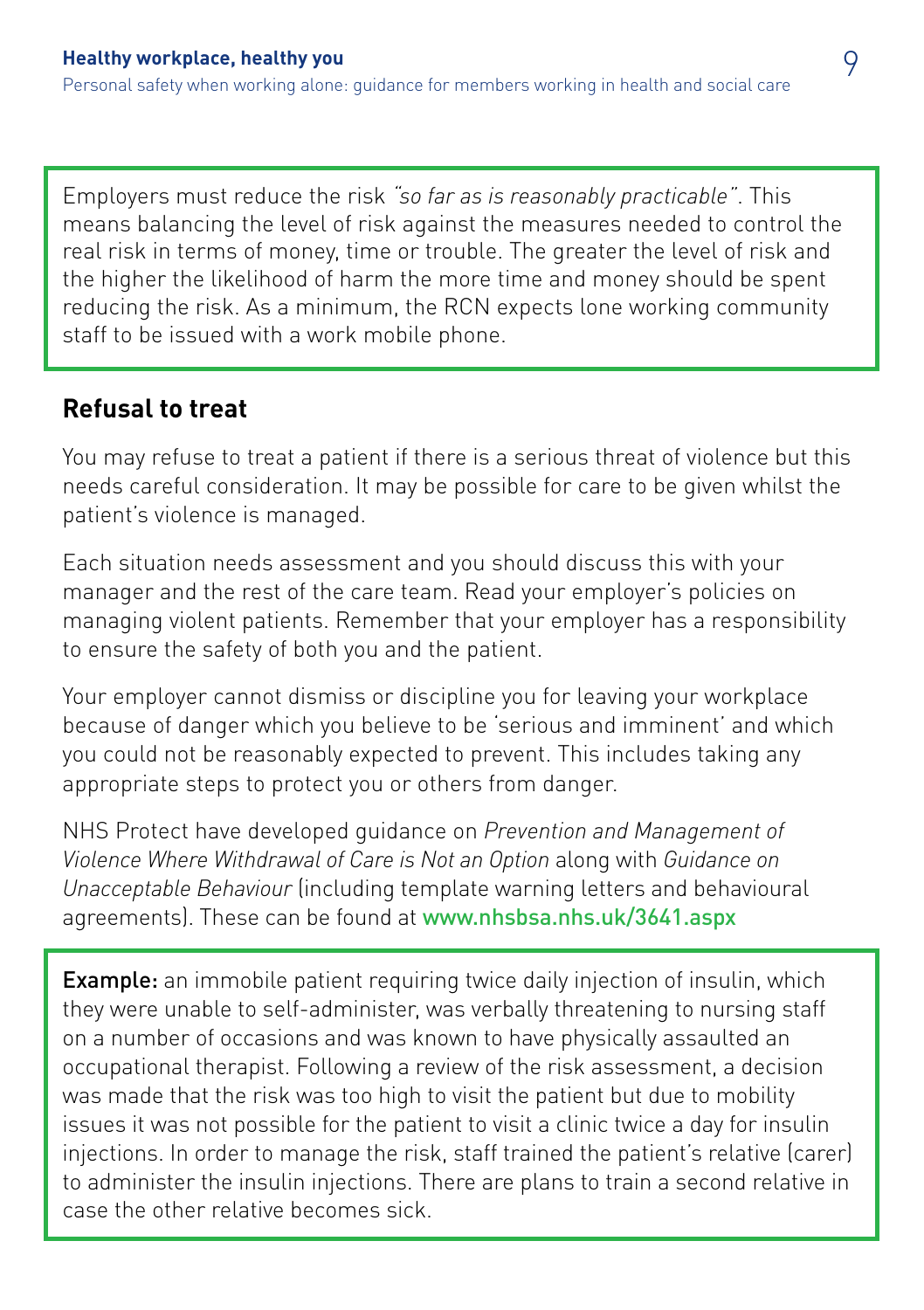#### <span id="page-9-0"></span>**Means of raising the alarm**

With advances in technology there are a number of personal safety alarms or lone worker devices on the UK market. The RCN believes that all at risk nursing staff should have access to an effective means of raising the alarm. In most instances this would go beyond a simple mobile phone or a panic/ shriek alarm. A mobile phone may not be easily accessible or easy to dial or text from in a situation which is escalating and may inflame an already difficult situation. A panic/shriek alarm is not a means of calling for help, but a way of momentarily disarming an attacker to give the victim vital seconds to get away.

However, the RCN is aware that mobile phones can be enabled with specialist software, GPS and apps to support lone workers at the press of a button. Tablets and laptop computers can also be enabled with this technology.

Nursing staff who are carrying out clinical procedures in a patient's home often prefer wearable technology such as a lone worker device within an ID card, such as the Identicom system, trialled and widely used in the NHS in England.

There are a number of standards governing the selection of lone worker devices and the RCN believes that lone working devices provided to nurses should meet these standards, set out by NHS Protect (2014):

- • BS8484:11 compliance.
- Ensure BS5979 Cat II ARC is accredited by the Security System and Alarm Inspection Board (SSAIB) which is UKAS approved board.
- Ensure the handling of communications and data by the supplier complies with the ISMS and ISO27001 and ISO27002.
- Ensure URNs are in place for the supplier to receive and immediate police emergency response from all police forces in the required area.

When looking at lone worker systems it is advisable to create a focus group to test different types. When looking at costings, organisations need to factor in staff time in terms of training and monitoring usage. Some companies provide training and on-going monitoring of use as part of a total package which can be more cost effective in terms of freeing up staff time to implement and monitor lone working procedures.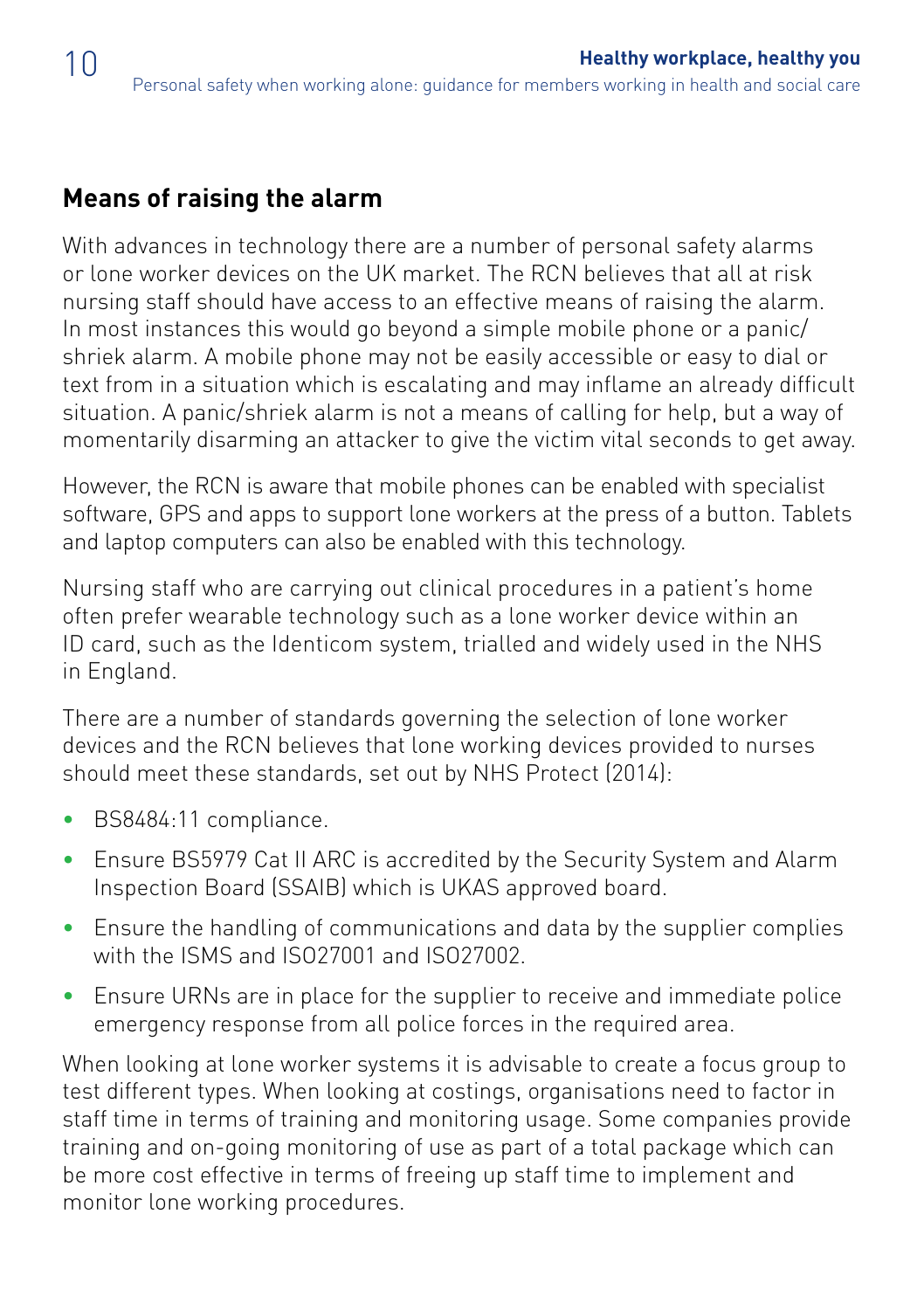The Suzy Lamplugh Trust provides a useful directory of lone worker devices. Visit [www.suzylamplugh.org/personal-safety-tips/lone-worker-directory](http://www.suzylamplugh.org/personal-safety-tips/lone-worker-directory)

NHS Protect have a framework agreement with Reliance/Identicom to provide [a lone worker device to the NHS. This can be found at](http://www.nhsbsa.nhs.uk/4248.aspx) www.nhsbsa.nhs. uk/4248.aspx

Lone worker devices should be part of a package of measures to reduce the risk of harm to lone workers.

#### **4. Training**

As part of the risk assessment, employers have a duty to identify the training needs of lone workers for example in dynamic risk assessment, de-escalation/ diffusion of situations and personal safety including when travelling on public transport or driving. While training alone will not reduce the incidence of violence, it is an essential part of an organisation's approach to managing violence and aggression towards lone workers.

#### **5. Support**

Employers should have systems in place to support lone working individuals following a near miss or an incident. This should include line management support and debriefing; investigating the incident; reviewing risk assessments; putting measures in place to prevent it happening again; advising how to access counselling support and liaising with the police.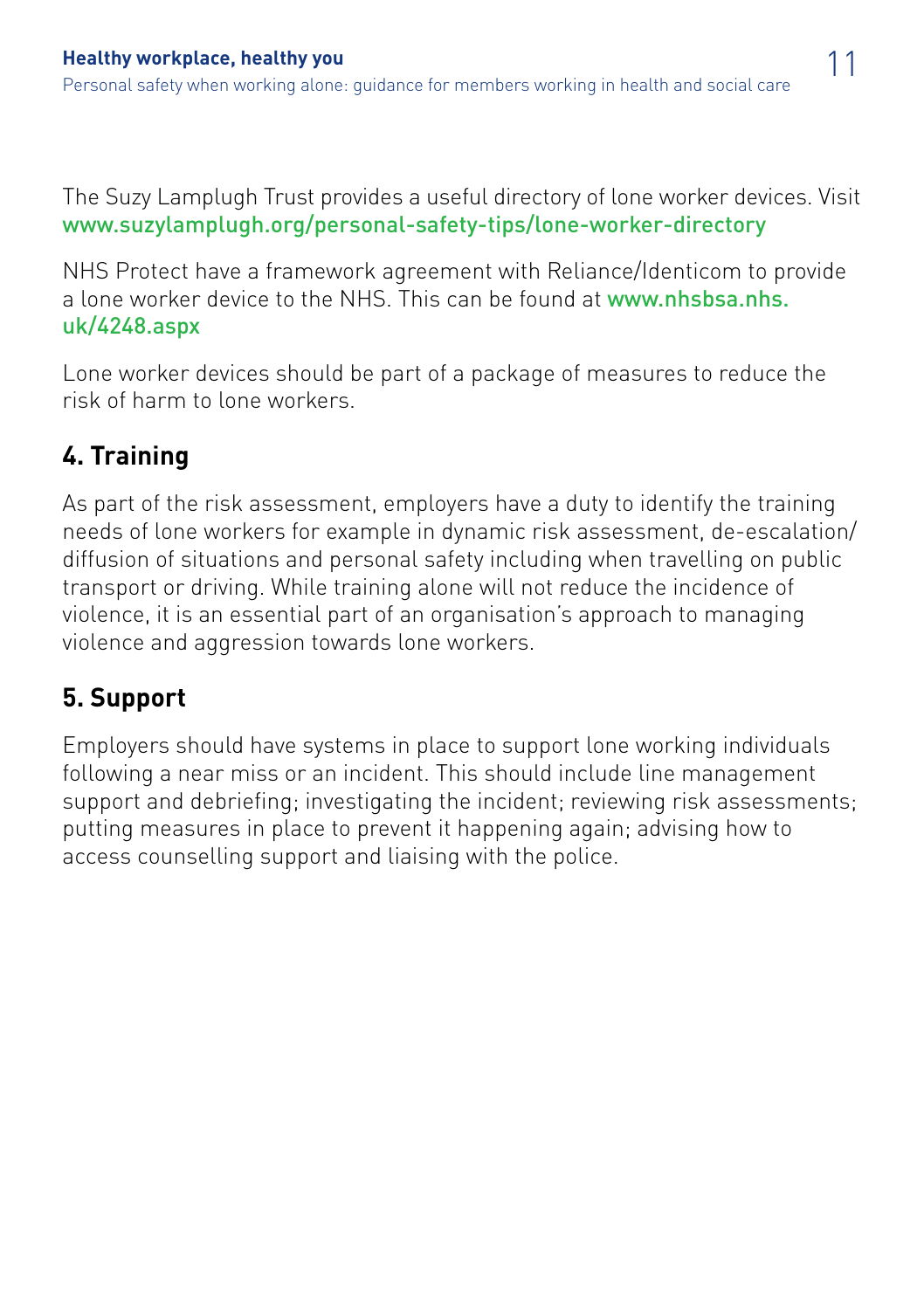## **What can I do to help myself?**

While your employer or their delegated representative is responsible for carrying out organisational, departmental/team level risk assessments, as an individual there are a number of steps you can take to reduce your risk including carrying out a dynamic risk assessments. Dynamic risk assessment for lone workers is a process of continuously assessing situations to ensure the risks of violence are quickly recognised, assessed and responded to.

### **Before**

Familiarise yourself with policies and risk assessments, ensure that you are provided with the right equipment to reduce the risks including a means of raising the alarm, know how to use it and have as much information available as possible before doing a home visit or visiting an unfamiliar environment. Attend training to prepare yourself for situations. Students accompanying nursing staff on lone visits should also familiarise themselves with policies.

### **During**

Follow a safe system of work: If given a personal safety alarm such as Identicom or mobile phone based alarm. Check that you have a signal and battery life. Follow your workplace procedure for using lone worker systems. It is provided for your safety and your employer has a right to know your movements during your paid working hours. If driving, keep equipment such as laptops and medical supplies out of sight and secure in the boot of your vehicle when not in use.

Note: the RCN strongly recommends that all members use safety equipment provided by their employers including lone worker alarms. As an employee, under section 7 of the Health And Safety at Work etc Act 1974 you have a responsibility to use all equipment that is provided for your safety so long as you have been fully trained on how to use such equipment.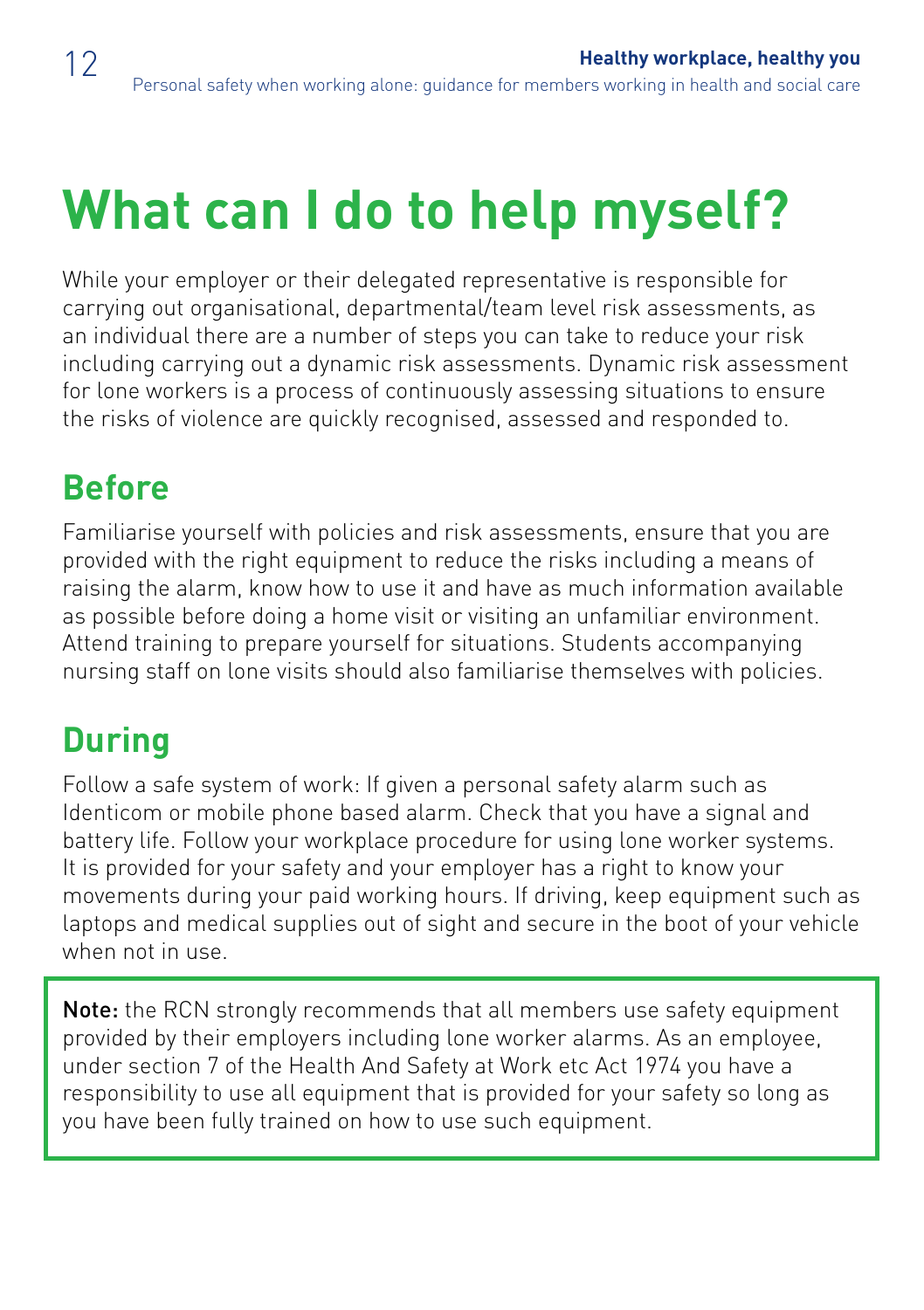### **Carry out a Dynamic Risk Assessment:**

Assess your surroundings: Is there anything around which is cause for alarm? For example, a potential weapon, a dangerous animal. Think about how you will get out if things get difficult.

**A**ssess the client/s: Is their behaviour or the behaviour of someone with them cause for alarm? Are they acting in a strange manner?

**A**ct: You are not expected to put your own personal safety at risk. If you feel unsafe withdraw from the situation to a place of safety and inform your manager. Where it is safe to do so use de-escalation techniques. If you feel the situation is escalating use strategies to remove yourself, such as "*I just have to pop back to the car to get some notes*" or "*to the other room to get some equipment*". Use your lone worker alarm systems as per employer's policy/ procedure.

Note: If you feel in serious or imminent danger when working alone, your manager should support any decision you make in good faith at the time to withdraw from the situation to a place of safety. The *Code* (NMC, 2015) states that you should take account of your own personal safety as well as those you care for.

## **After**

Remember to report any concerns including near misses, verbal or physical abuse to your line manager; your RCN representative and via your organisation's incident reporting systems. Even when the client has limited or no capacity and you believe there was no intent in the assault it is still important to report it to your employer through your workplace incident reporting systems so that measures can be taken to reduce the risk for anyone else who may be alone with the client. If you have been physically injured as a result of the assault, report the incident to the police.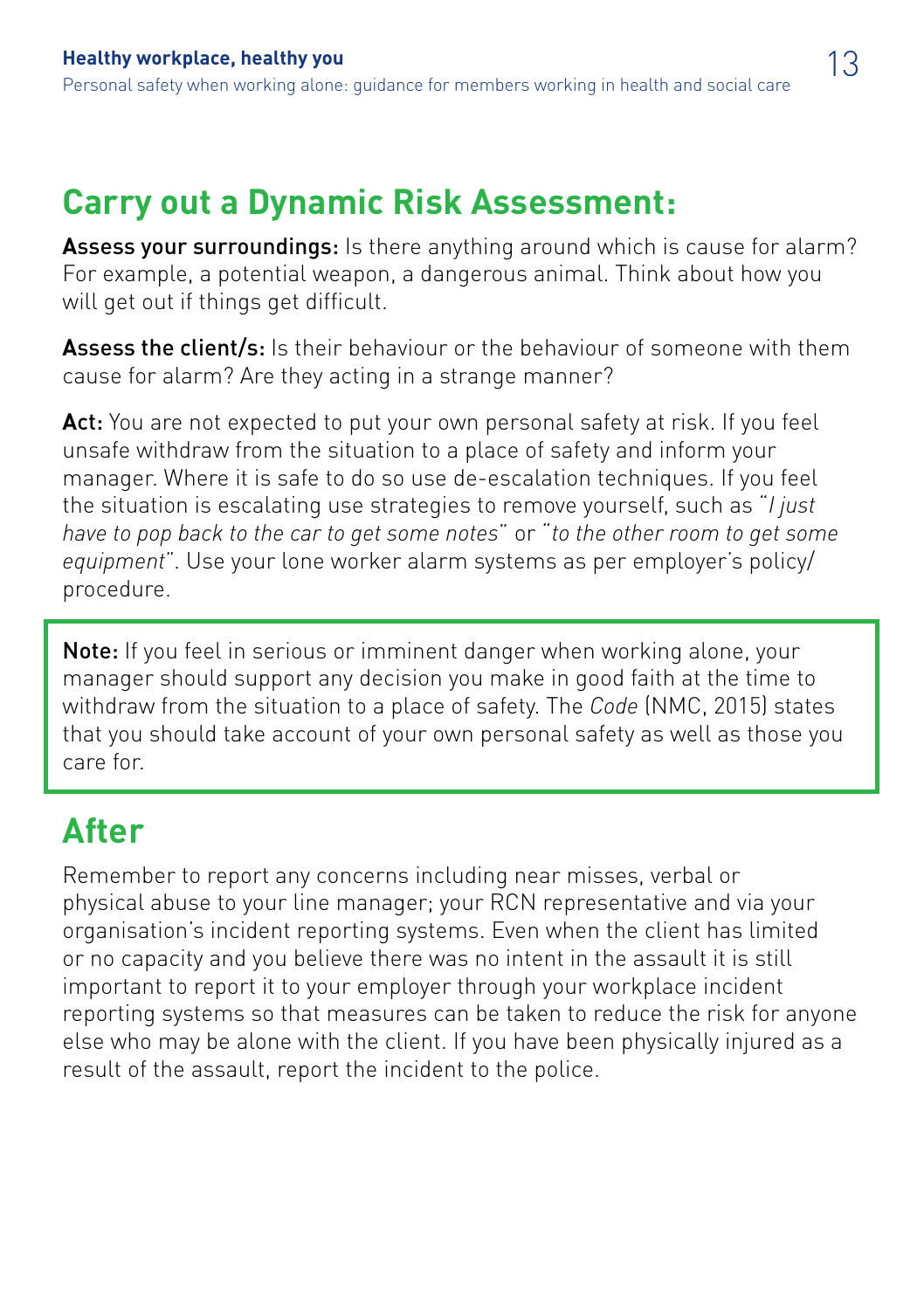## **Appendix 1: Health and safety law and lone working**

| Law                                                                                  | <b>General requirements</b>                                                                                                                                                                                                               |
|--------------------------------------------------------------------------------------|-------------------------------------------------------------------------------------------------------------------------------------------------------------------------------------------------------------------------------------------|
| Health and Safety at<br>Work Etc Act 1974                                            | Employers must provide a safe and healthy<br>environment for all employees (including<br>homeworkers, part-time and temporary workers.                                                                                                    |
| Health and Safety at<br>Work (Amendment)<br>(Northern Ireland) Order<br>1998         | Employers to ensure, as far as is reasonably<br>practicable, the health, safety and welfare of<br>employees at work. This means having written<br>policies setting out the arrangements for<br>managing health and safety risks to staff. |
|                                                                                      | Employees need to take care of their own health<br>and safety and that of others by:                                                                                                                                                      |
|                                                                                      | attending and following any instructions or<br>٠<br>health and safety training provided                                                                                                                                                   |
|                                                                                      | co-operating with the employer to help them<br>$\bullet$<br>comply with health and safety legislation                                                                                                                                     |
|                                                                                      | inform the employer of any work situations that<br>$\bullet$<br>present a serious and imminent risk.                                                                                                                                      |
| Management of Health<br>and Safety at Work<br>Regulations 1999                       | Employers must carry out suitable and sufficient<br>risk assessments of all significant hazards in the<br>workplace.                                                                                                                      |
| Management of Health<br>and Safety at Work<br>Regulations (Northern<br>Ireland) 2000 | Employers must also provide employees with<br>information on the risks to their health and safety,<br>preventative and protective measures in place and<br>emergency procedures.                                                          |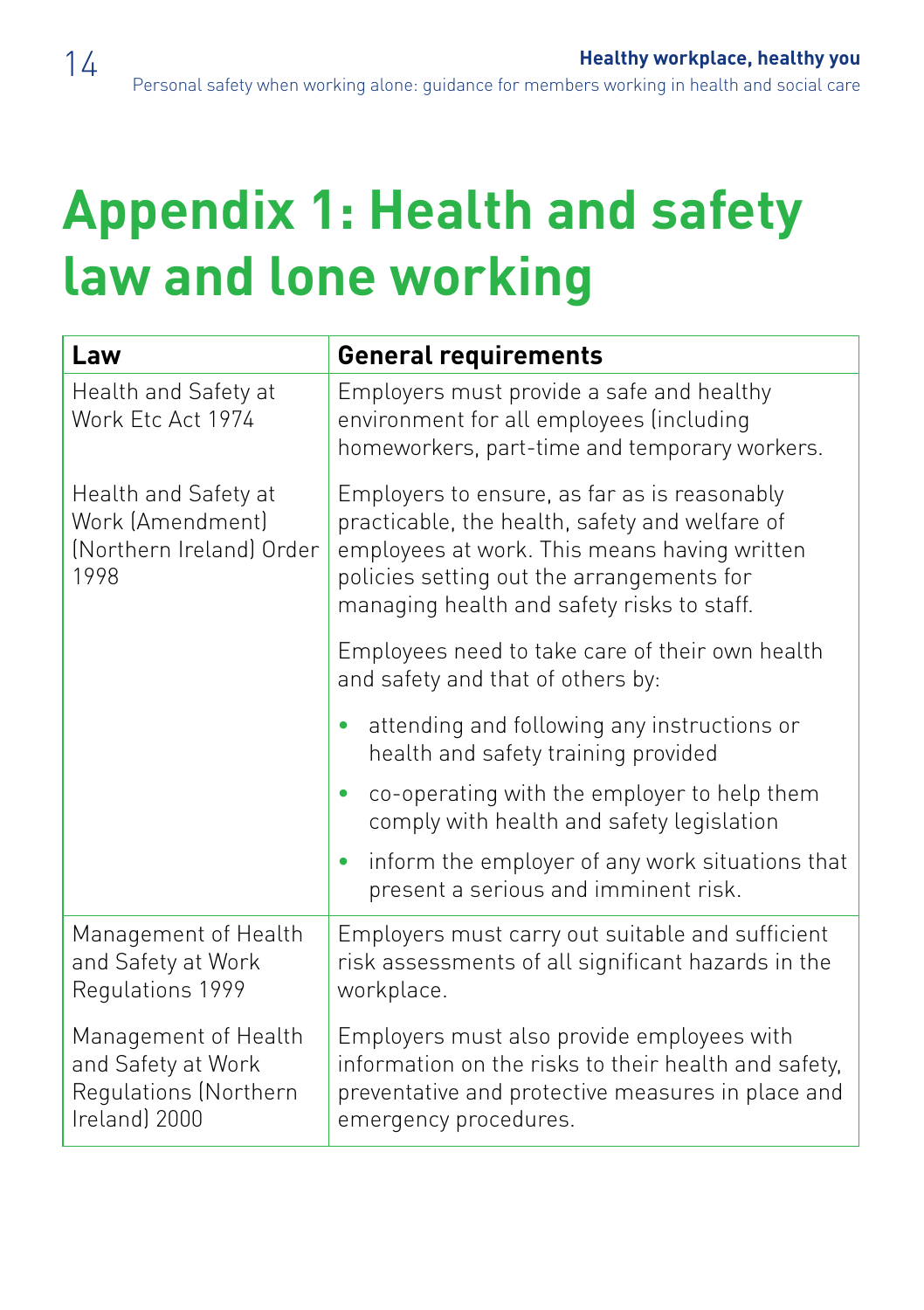Personal safety when working alone: guidance for members working in health and social care

| Law                                                                                                                                                                                                       | <b>General requirements</b>                                                                                                                                                                                                                                                                                                                       |
|-----------------------------------------------------------------------------------------------------------------------------------------------------------------------------------------------------------|---------------------------------------------------------------------------------------------------------------------------------------------------------------------------------------------------------------------------------------------------------------------------------------------------------------------------------------------------|
| Reporting of Injuries,<br>Diseases and<br>Dangerous Occurrences<br>Regulations 1996<br>Reporting of Injuries,<br>Diseases and<br>Dangerous Occurrences<br>Regulations (Northern<br>Ireland) 1997 (RIDDOR) | Employers to report formally to the Health<br>and Safety Executive (HSE) certain types of<br>occupationally acquired diseases, injuries and<br>dangerous occurrences. Injuries as a result of<br>work which require the member of staff to be off<br>or unable to do normal duties for more than seven<br>days also need to be formally reported. |
| The Corporate<br>Manslaughter and<br>Corporate Homicide Act<br>2007                                                                                                                                       | This legislation creates a new offence under which<br>an organisation (rather than any individual) can be<br>prosecuted and face an unlimited fine, particularly<br>if an organisation is in gross breach of health and<br>safety standards and the duty of care owed to the<br>deceased.                                                         |
| <b>Safety Representatives</b><br>and Safety Committees<br>Regulations 1977                                                                                                                                | Employers to consult with safety representatives<br>on matters affecting the health and safety of<br>members.                                                                                                                                                                                                                                     |
| <b>Safety Representatives</b><br>and Safety Committees<br>Regulations (Northern<br>Ireland) 1979                                                                                                          | Employers to allow safety representatives paid<br>time off to:                                                                                                                                                                                                                                                                                    |
|                                                                                                                                                                                                           | inspect documents relating to health and<br>safety                                                                                                                                                                                                                                                                                                |
|                                                                                                                                                                                                           | investigate RIDDOR incidents and complaints<br>from members                                                                                                                                                                                                                                                                                       |
|                                                                                                                                                                                                           | inspect the workplace                                                                                                                                                                                                                                                                                                                             |
|                                                                                                                                                                                                           | set up a health and safety committee.                                                                                                                                                                                                                                                                                                             |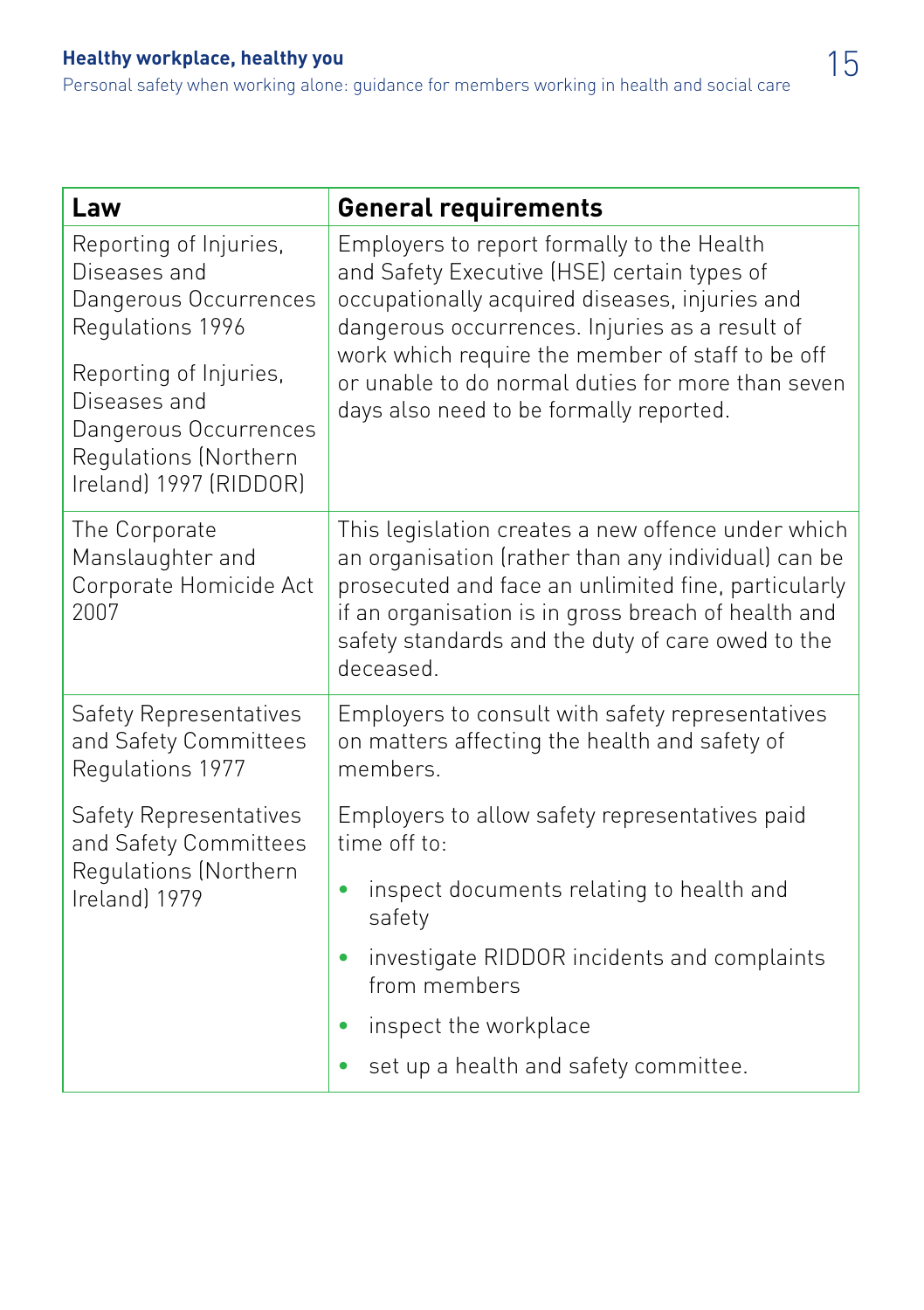## <span id="page-15-0"></span>**Appendix 2: Checklist for RCN safety representatives**

- $\Box$  Are all lone working nursing staff identified using the definition provided by NHS Protect and or the Health and Safety Executive?
- $\Box$  Does your organisation have a lone working policy?
- $\Box$  Are lone workers made aware of the policy?
- $\Box$  Are risk assessments carried out for all lone working nursing staff? Do they have access to them?
- $\Box$  Are you consulted on the findings of the risk assessment and measures to reduce the risks to lone workers including selection on lone worker devices?
- $\Box$  Do lone workers have an effective means of raising the alarm (be they static or mobile workers)?
- $\Box$  Are lone workers trained in how to use lone worker devices?
- $\Box$  Are lone workers trained in how to carry out a dynamic risk assessment?
- $\Box$  Are lone workers trained in conflict resolution/personal safety and or descalation skills?
- $\Box$  Are there measures in place to monitor usage of lone worker devices?
- $\Box$  Are steps taken to address poor usage of lone worker devices?
- $\Box$  Does the employer/manager assure staff that their personal safety is a priority and that they will be supported if they acted in good faith and withdraw from a situation where they felt in serious or imminent danger?
- $\Box$  Are there incident reporting procedures in place? Are staff aware that they should report near misses or cases of both verbal and physical abuse when working alone?
- $\Box$  Is immediate and ongoing support available to staff after incidents?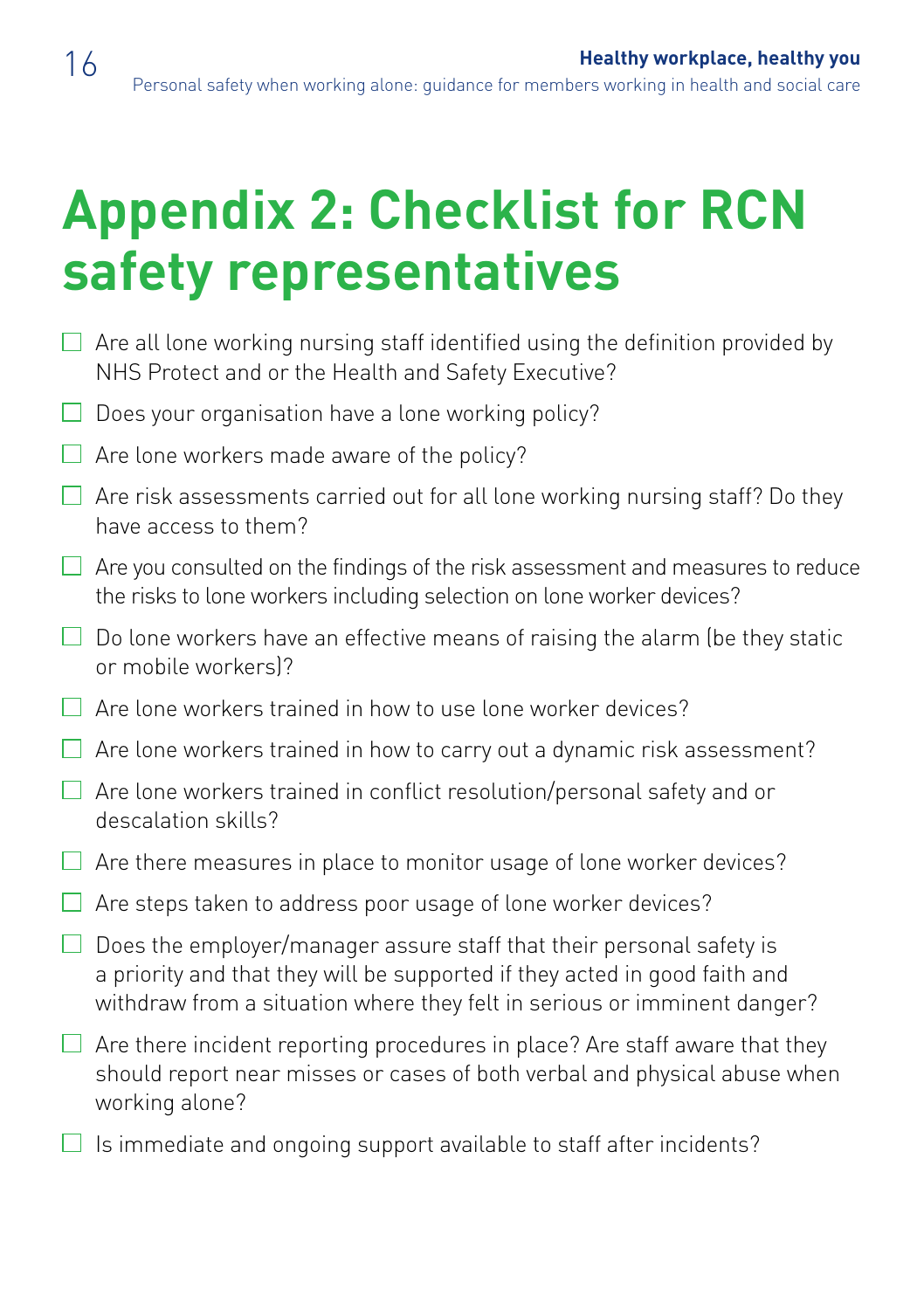<span id="page-16-0"></span>Personal safety when working alone: guidance for members working in health and social care

## **Appendix 3: Checklist for nurse managers of lone workers**

- $\Box$  Are your staff trained in appropriate strategies for the prevention and management of violence?
- $\Box$  Have staff received conflict resolution or similar on de-escalation, dynamic risk assessment and personal safety training?
- $\Box$  Have staff been issued with all lone working policies and procedures?
- $\Box$  Have staff been given all the information about the risks of aggressive and violent behaviour by patients/service users and the appropriate measures for controlling these risks?
- $\Box$  Have staff been issued with appropriate lone worker safety devices and the procedures for maintaining them?
- $\Box$  Have staff been trained to confidently use any lone working devices and to understand how the support systems behind it will support them?
- $\Box$  Do managers lead by example and use their own lone working devices?
- $\Box$  Do staff know how to report an incident, and to whom?
- $\Box$  Do staff know how important it is to report all incidents when they occur?
- $\Box$  Are student nurses made aware of lone working policies? Do they know how to report incidents?
- $\Box$  Do staff understand the importance of proper planning before a visit, the need to be aware of the risks and do everything they can in advance to ensure their own safety?
- $\Box$  Do staff always leave an itinerary with you or their colleagues?
- $\Box$  Do staff keep in regular contact?
- $\Box$  Can staff carry out continual dynamic risk assessments during their visits?
- $\Box$  Are staff aware that they should never put themselves or colleagues in danger and that, if they feel threatened, they should withdraw immediately?
- $\Box$  Do staff appreciate the circumstances under which visits should be terminated?
- $\Box$  Do you assure staff that their personal safety is a priority and that they will be supported if they acted in good faith and withdraw from a situation where they felt in serious or imminent danger?
- $\Box$  Do they understand their responsibility for their own safety?
- $\Box$  Do you offer support such as debriefing, help contacting police and signposting to counselling?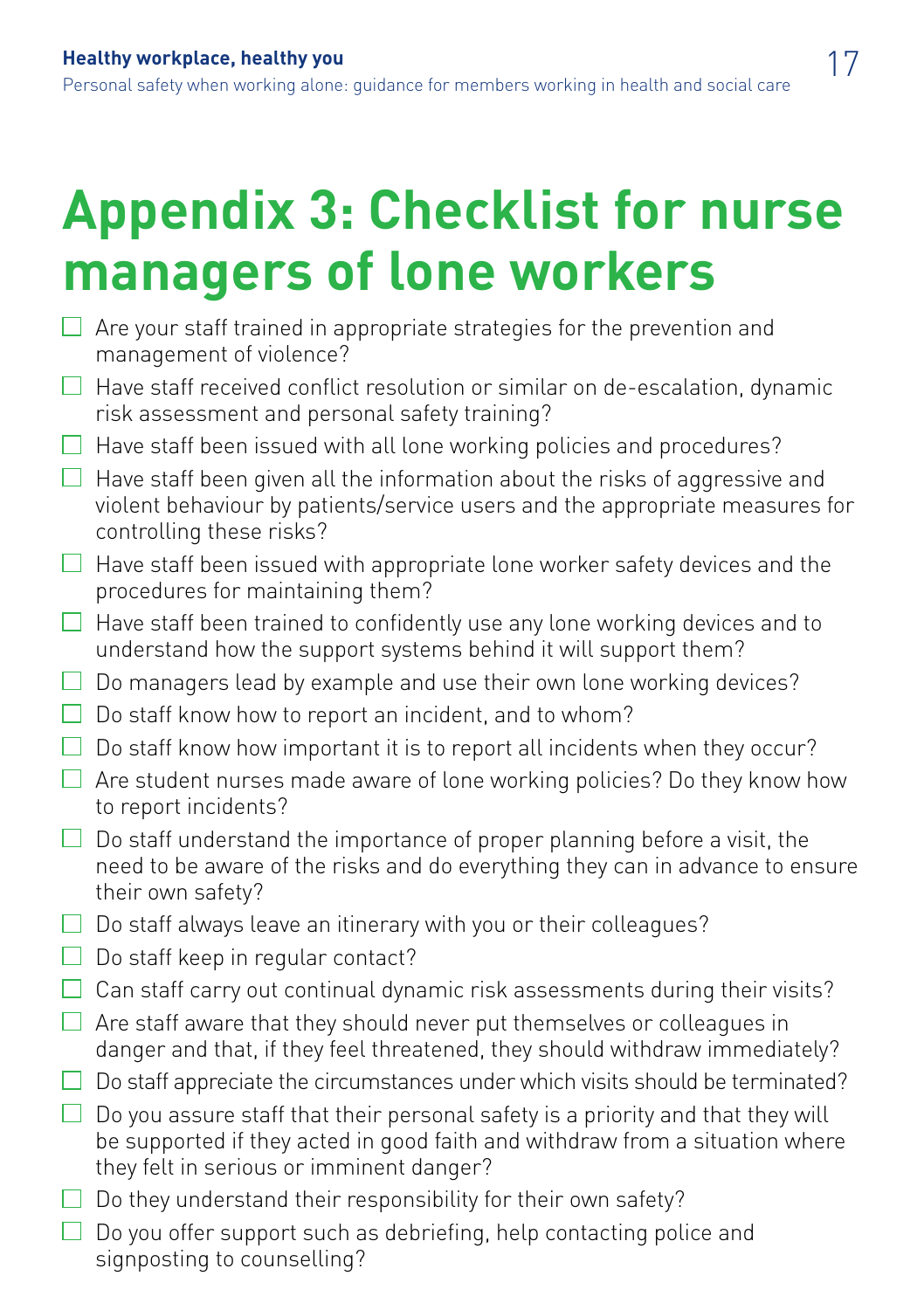## **References**

NHS Protect (2014) *NHS Lone Worker Protection Service User Guide* Available at [www.nhsbsa.nhs.uk/4248.aspx](http://www.nhsbsa.nhs.uk/4248.aspx) (accessed 12 August 2016)

NHS Protect (2015) *Lone Working Estate Mapping Exercise* Available at [www.nhsbsa.nhs.uk/4248.aspx](http://www.nhsbsa.nhs.uk/4248.aspx) (accessed 12 August 2016)

Health and Safety Executive (2013) *Working Alone – health and safety guidance on the risks of lone working* Available at [www.hse.gov.uk/toolbox/workers/](http://www.hse.gov.uk/toolbox/workers/lone.htm) lone.htm (accessed 12 August 2016)

### Further information

NHS Protect [www.nhsbsa.nhs.uk/Protect.aspx](http://www.nhsbsa.nhs.uk/Protect.aspx)

Health and Safety Executive [www.hse.gov.uk](http://www.hse.gov.uk)

#### Health and Safety Executive Northern Ireland [www.hseni.gov.uk](http://www.hseni.gov.uk)

Suzy Lamplugh Trust [www.suzylamplugh.org](http://www.suzylamplugh.org) Suzy Lamplugh Trust was founded by Diana and Paul Lamplugh following the disappearance of their daughter Suzy, a young estate agent, in 1986. Since then, the Trust has pioneered personal safety as a life skill and a public policy priority. The work of the Trust includes:

- Helping and supporting people through the provision of free safety tips, managing the National Stalking Helpline; selling targeted resources to help people improve their personal safety
- Education training of organisations and individuals in personal safety through in-house training and open access courses; publishing guidance; providing workplace support and consultancy
- Campaigning working in partnership with other charities, private and statutory organisations; raising awareness; influencing policy makers

NHS Staff Council *Health Safety and Wellbeing Partnership Group's guidance for lone workers and managers of lone workers* [www.nhsemployers.org](http://www.nhsemployers.org/your-workforce/retain-and-improve/staff-experience/health-work-and-wellbeing/protecting-staff-and-preventing-ill-health/partnership-working-across-your-organisation/partnership-working-on-health-safety-and-wellbeing/hswpg-publications-advice-and-resources)

RCN's Healthy Workplace, Healthy You Campaign [www.rcn.org.uk/healthyworkplace](http://www.rcn.org.uk/healthyworkplace)